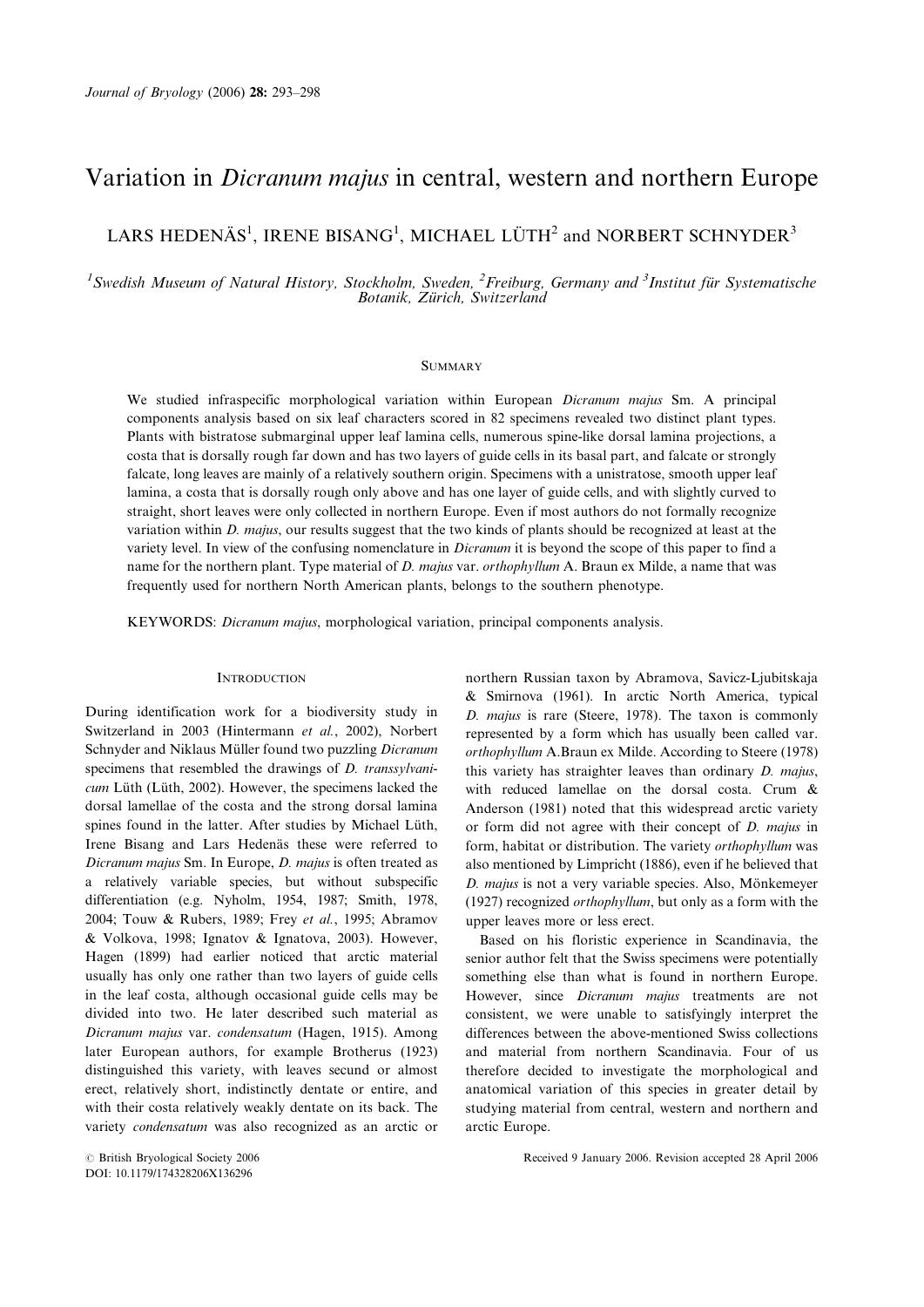

Figure 1. Latitudinal and longitudinal distribution of the states of the six characters scored in *Dicranum majus* ( $n=82$  specimens studied). (A) Upper submarginal leaf lamina cells: 1, unistratose; 2, scattered cells bistratose; 3, bistratose in longitudinal band. (B) Upper dorsal leaf lamina cells: 1, smooth; 2, with scattered dorsally slightly projecting cell-ends; 3, with several to numerous dorsally strongly projecting, spinelike cell-ends. (C) Costa dorsally rough in upper: 1, 5–20%; 2, 21–40%; 3, 41–65%. (D) Guide cells in basal costa: 1, in one layer; 2, partly in one and partly in two layers; 3, in two layers. (E) Leaf curvature scored as: 1, 1 or 2 (straight or slightly falcate); 2, 3 (most leaves are slightly falcate); 3, 4 or 5 (falcate or strongly so). (F) Leaf length: 1, 4–5 mm; 2, 6–7 mm; 3, 8–9 mm; 4, 10–11 mm; 5, 12–13 mm. See Table 1 for further details.

#### MATERIALS AND METHODS

#### Plant material

We studied 82 herbarium specimens from all over Europe (Appendix). For each specimen we scored the states of six characters that had either been suggested to differentiate the northern plant type from the southern (cf. above), or which we found to be variable during the course of our study (Table 1).

#### Data analysis

We plotted characters against longitude and latitude of specimen origin. Altitude information was unfortunately too sparse to be included in the analyses. The data scored for all specimens were subjected to Principal Components Analysis

Table 1. Characters investigated for each specimen of Dicranum majus. For each specimen five young but mature leaves per shoot, from two shoots (i.e. 10 leaves) were examined

(A) Upper submarginal leaf lamina cells: 1, unistratose; 2, scattered cells bistratose; 3, bistratose in longitudinal band.

(B) Upper dorsal leaf lamina cells: 1, smooth; 2, with scattered dorsally slightly projecting cell-ends; 3, with several to numerous dorsally strongly projecting, spine-like cell-ends.

(C) Upper dorsal costa roughness, scored in 10% categories of total leaf length (average of 10 leaves).

(D) Guide cell layers in lower third of costa: 1, one layer; 2, partly one and partly two layers; 3, two layers.

(E) Leaf curvature scored from entire specimen in five categories, where 1 means that all leaves are straight, 3 means that most leaves are slightly falcate and some are straight, and 5 means that all leaves are strongly falcate.

(F) Mean leaf length (mm) of the 10 leaves investigated.

(PCA) in order to identify directions of maximum variance. Latitude and longitude of the localities for the specimens were treated as supplementary values in the analysis. We calculated correlations among characters and between characters and latitude and longitude; since data were not normally distributed, Spearman Rank Order correlations were used. The statistical analyses were performed with the computer program STATISTICA (StatSoft, 2005).

## **RESULTS**

When the states of the different characters are plotted according to the origin of the specimens, a geographical component is evident (Fig. 1). Northern specimens tend to have a unistratose, smooth upper leaf lamina, a costa that is dorsally rough only in its upper part and has one layer of guide cells, and slightly curved to straight, relatively short leaves (Fig. 2B). Southern phenotypes have a band of bistratose, submarginal cells, many upper lamina cells with spine-like dorsal projections, a costa that is dorsally rough down to mid-leaf and has two layers of guide cells, and falcate or strongly falcate, long leaves (Fig. 2A). However, this simple plotting of the states as to the origin of the material suggests that geographical overlap exists between different states of several of the characters (Fig. 1).

The results of the PCA provide a different picture (Fig. 3). They suggest that there are two readily distinguishable morphological types within European Dicranum majus. The eigenvalues reveal that the first axis (factor) represents the major part of the variation occurring in the samples, whereas the other axes are of much less significance (Table 2). All the six characters studied are correlated with the first axis, and also the supplementary parameters are correlated with this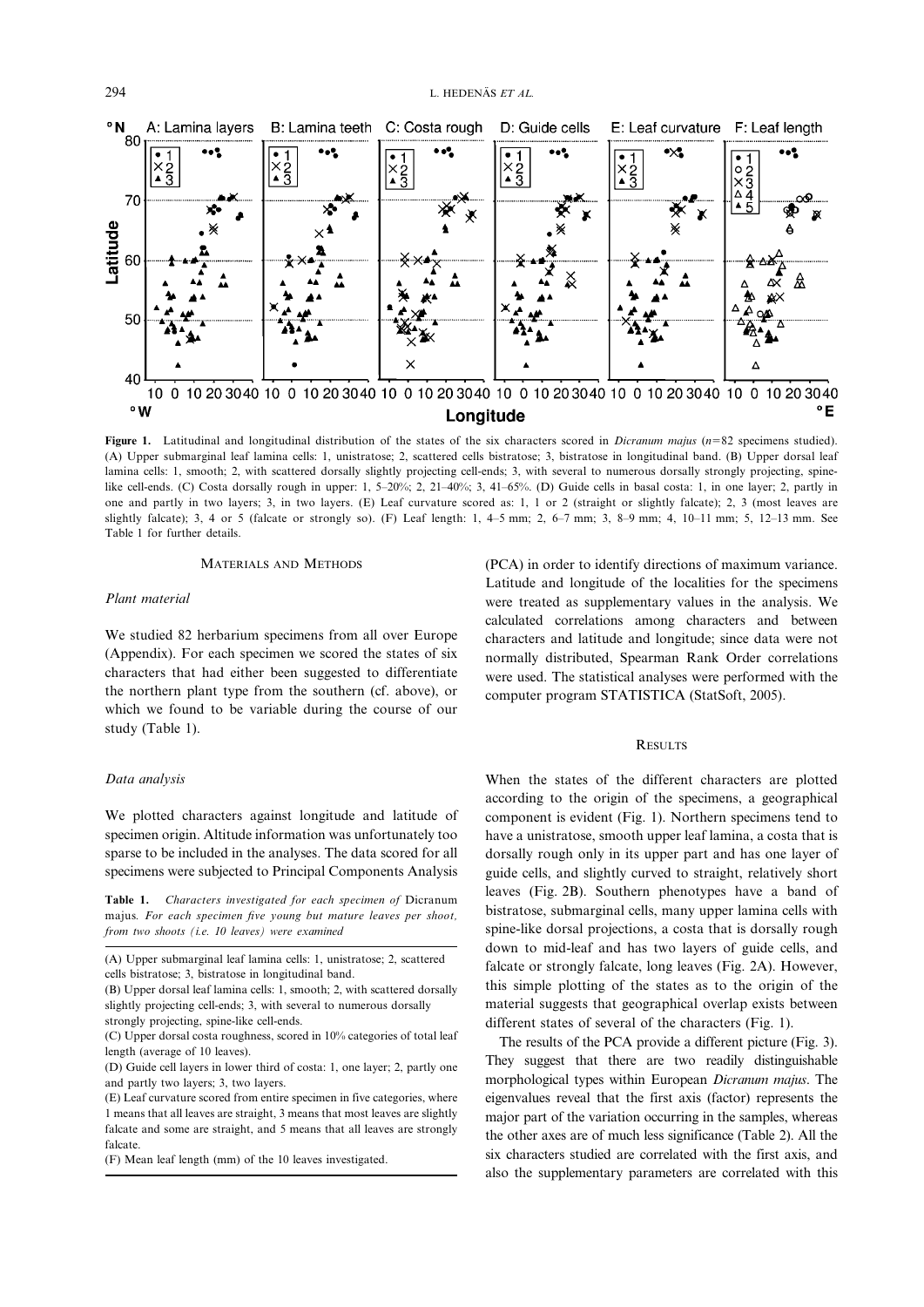

Figure 2. Characters differentiating the southern (A) and northern (B) phenotype of Dicranum majus. 1, Shoot; 2, leaves; 3, leaf margin in upper quarter of leaf; 4–7, transverse sections of leaf, from upper to lower portions of leaf. (A) Switzerland. Canton Schwyz, Unteriberg, 11 December 2003, N. Schnyder, in herb. Schnyder. (B) Sweden. Torne Lappmark, Karesuando, N.W. of Mt Pältsan, 30 June 1980, L. Hedenäs, in S. Illustration by M. Lüth.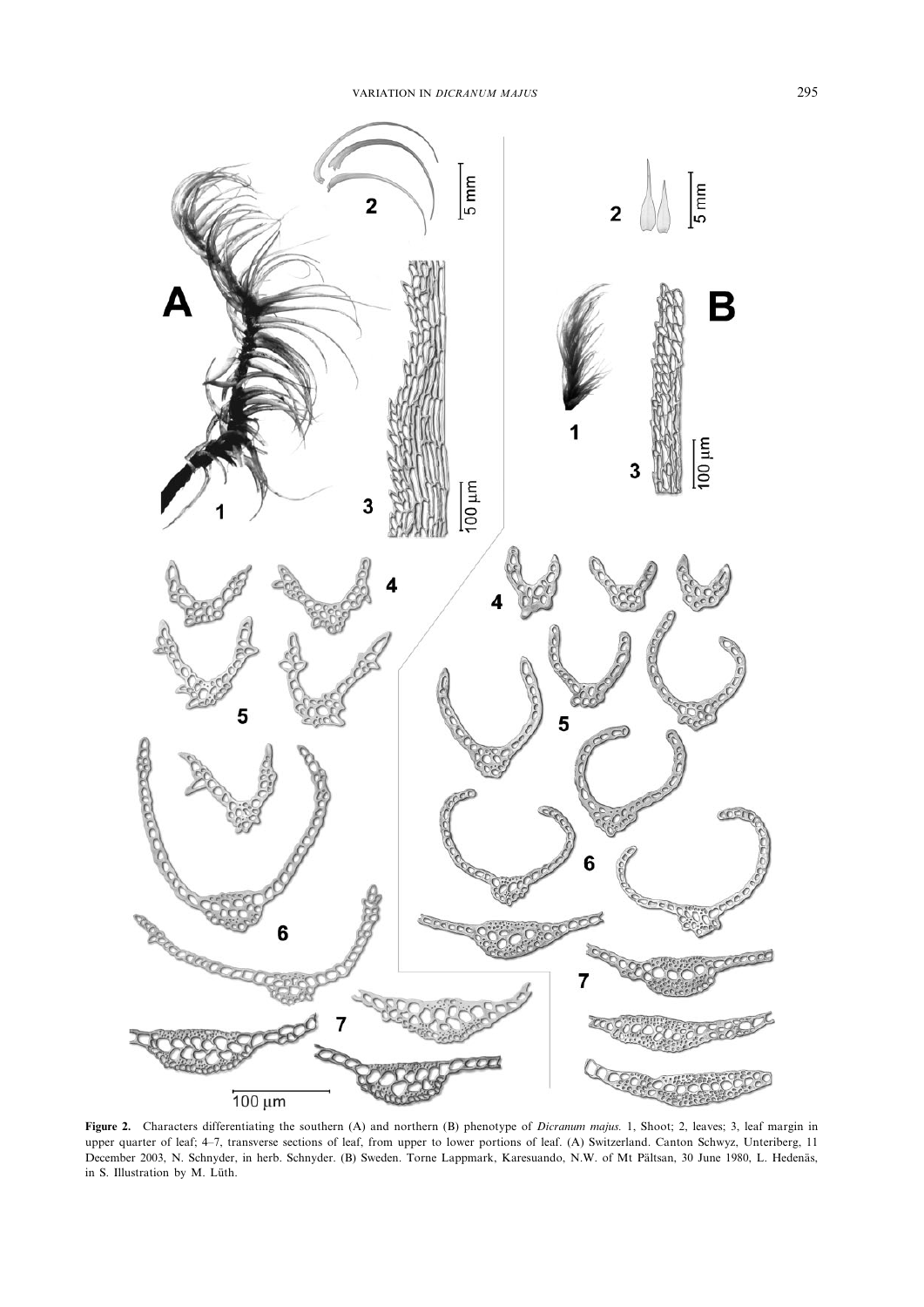

Figure 3. Ordination diagrams based on Principal Components Analysis (PCA) of the six characters scored for 82 samples of Dicranum majus s.l. (A) Specimen scores along the first two factors. Filled symbols=northern type of D. majus (samples 1-16, 60–62, 68–69; cf. Appendix); open symbols=southern type of D. majus (remaining samples). (B) Character scores along the first two factors. Letters indicate: A, presence of submarginal bistratose band in upper lamina; B, presence of teeth/spines on upper dorsal lamina; C, number of layers of guide cells in basal costa; D, degree of 'secundness' of leaves; E, percentage of costa that is dorsally rough; F, leaf length.

factor (Fig. 3). In addition, all characters are correlated with each other and all except one (% of costa dorsally rough versus longitude) are correlated with the two geographical parameters (Table 3).

## **DISCUSSION**

Our data give evidence of a considerable morphological and anatomical variation within European Dicranum majus, and

Table 2. Eigenvalues and percentage variance accounted for by the six factors in the Principal Components Analysis of six characters in Dicranum majus

| Factor         | Eigenvalue | % of total variance |  |  |  |
|----------------|------------|---------------------|--|--|--|
| 1              | 4.388      | 73.1                |  |  |  |
| $\overline{2}$ | 0.561      | 9.4                 |  |  |  |
| 3              | 0.451      | 7.5                 |  |  |  |
| 4              | 0.236      | 3.9                 |  |  |  |
| 5              | 0.223      | 3.7                 |  |  |  |
| 6              | 0.141      | 2.4                 |  |  |  |

of a distinct geographic pattern in the variation found. The characters studied vary significantly with latitude, and to a lesser extent also with longitude. Although the co-variation of individual characters with latitude is gradual, the total variation in these characters is clearly discontinuous as shown by the PCA. Two kinds of plants with different morphological and anatomical characteristics apparently occur, one northern and one southern. Our results therefore support the treatments which formally recognize the infraspecific variation, such as by Hagen (1899), Brotherus (1923), Abramova et al. (1961) and Steere (1978), rather than the majority of authors who suggested that no differentiation worth naming occurs in this species. In this context it should of course be noted that some authors did not cover geographical areas where more than one of the plant types could be expected (e.g. Touw & Rubers, 1989; Smith, 2004).

The distinct, geographically related variation motivates the recognition of two different taxa. However, we are at present hesitating regarding the taxonomic level at which to treat them. We believe that molecular studies including

Table 3. Statistically significant correlations among characters, and between characters and geographical parameters in Dicranum majus (Spearman Rank Order correlations; significant at  $P<0.00179$ , corresponding to a Bonferroni-corrected  $P<0.05$ )

|                                                   | B                        | C    | D    | E    | F                        | G       | H <sup>T</sup> |
|---------------------------------------------------|--------------------------|------|------|------|--------------------------|---------|----------------|
| A: Upper submarginal leaf lamina                  | 0.78                     | 0.55 | 0.73 | 0.59 | 0.72                     | $-0.59$ | $-0.65$        |
| B: Upper lamina cell prorateness                  | $\overline{\phantom{0}}$ | 0.67 | 0.63 | 0.57 | 0.65                     | $-0.37$ | $-0.56$        |
| $C:$ % of costa dorsally rough                    |                          | -    | 0.52 | 0.59 | 0.57                     | n.s.    | $-0.43$        |
| D: Guide cells in basal costa; no. of cell layers | -                        |      |      | 0.76 | 0.74                     | $-0.66$ | $-0.81$        |
| E: Leaf curvature                                 |                          |      |      |      | 0.72                     | $-0.54$ | $-0.70$        |
| F: Leaf length (mm)                               | -                        |      |      |      | $\overline{\phantom{0}}$ | $-0.67$ | $-0.80$        |
| G: Longitude (decimal system)                     |                          |      |      |      |                          |         | 0.73           |

n.s., Not significant.

<sup>1</sup>H: Latitude (decimal system).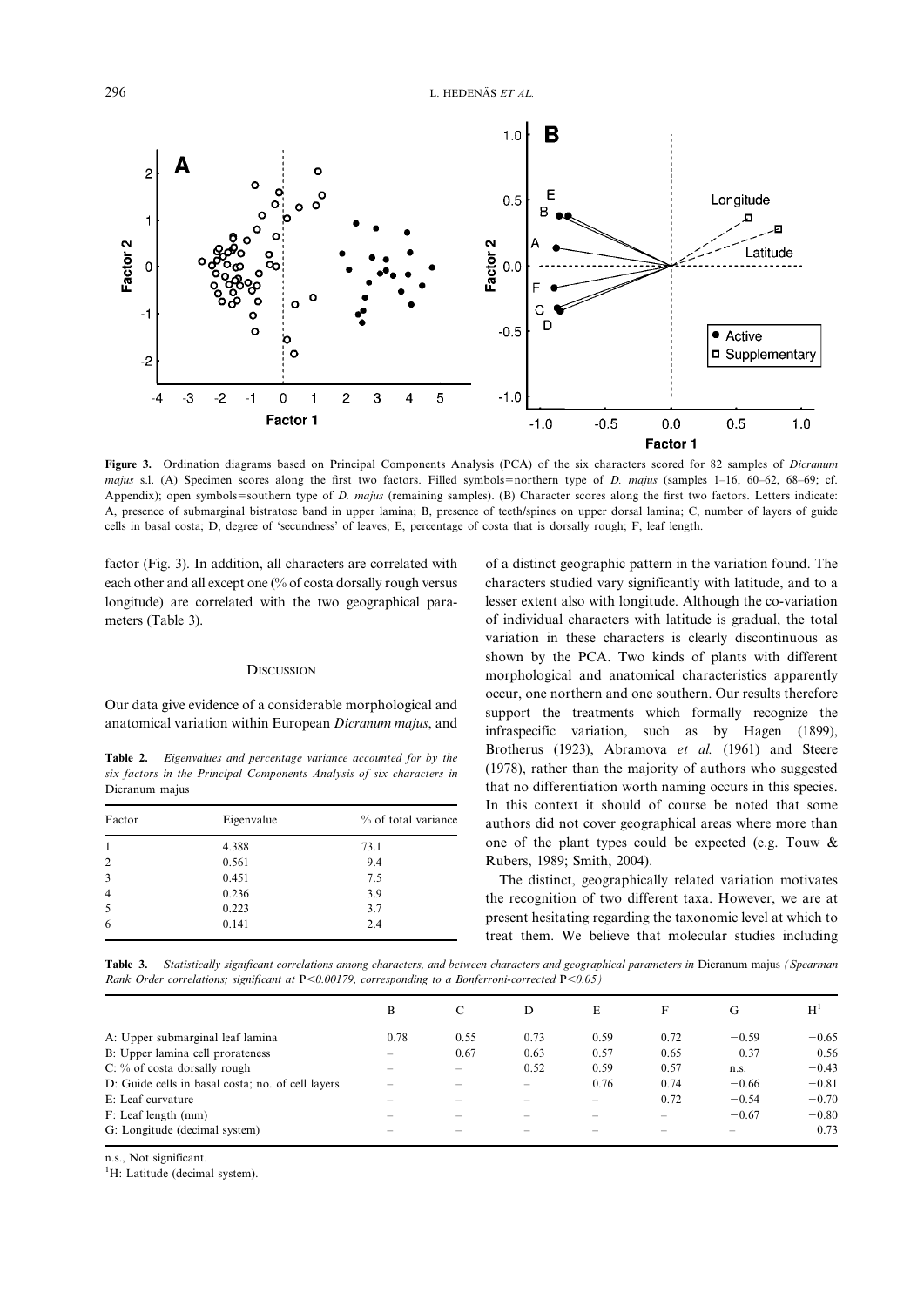several specimens of each phenotype, as well as species closely related to D. majus, will provide critical information for a final decision regarding taxonomic level. Until then, the northern plant type needs to have a name in order to be recognized in future investigations. The southern plant with strongly falcate leaves is clearly the one described under D. majus by Smith (1804), and described and illustrated as D. majus in the almost parallel publication by Turner (1804). The nomenclature in *Dicranum* is confusing because of numerous names that exist, and we do not want to add more uncertainty by selecting a name that may become redundant after a number of years. We therefore intend to look for potential names for the northern plant in a separate investigation. Initial studies, however, have revealed that type material of the name Dicranum majus var. orthophyllum A. Braun ex Milde (Buchwälder bei Sassnitz an Hohlwegen, September 1866, Herb. J. Milde [Ex herb. A. Braun], S; bei Sassnitz. September 1866, A. Braun, S) belongs to the southern phenotype, although the very distal leaves in some shoots are relatively straight. Based on the literature description (Steere, 1978), it also seems unlikely that arctic North American material belongs to Dicranum majus var. orthophyllum.

#### ACKNOWLEDGEMENTS

We thank Niklaus Müller for valuable contributions and the curators of FB, KR, STU and Z for the loan of specimens.

TAXONOMIC ADDITIONS AND CHANGES: Nil.

#### REFERENCES

- Abramov II, Volkova LA. 1998. Handbook of mosses of Karelia. Arctoa  $7 \text{ sun}$  1, 1–390.
- Abramova ALA, Savicz-Ljubitskaja LI, Smirnova ZN. 1961. Opredelitel listostebelnich mchov arktiki SSSR. Moskva: Izdatelstvo Akademii Nauk SSSR.
- Brotherus VF. 1923. Die Laubmoose Fennoscandias. Societatis pro Fauna et Flora Fennica, Flora Fennica 1: I–XIII, 1–635.
- Crum H, Anderson LE. 1981. Mosses of eastern North America. New York: Columbia University Press.
- Frey W, Frahm J-P, Fischer E, Lobin W. 1995. Kleine Kryptogamenflora. Band IV. Die Moos- und Farnpflanzen Europas, edn 6. Stuttgart: Gustav Fischer Verlag.
- Hagen I. 1899. Musci norvegiae borealis. Tromsö Museums Aarshefter 21–22: 1–112.
- Hagen I. 1915. Forarbejder til en norsk lövmosflora. XX. Dicranaceae. Det Kgl. Norske Videnskabers Selskabs Skrifter 1914: 1–192.
- Hintermann U, Weber D, Zangger A, Schmill J. 2002. Biodiversitäts-Monitoring Schweiz BDM. Zwischenbericht. Buwal, Schriftenreihe Umwelt 34: 1– 89.
- Ignatov MS, Ignatova EA. 2003. Flora mchov srednej tjacti evropejskoj Rossii. Tom 1. Sphagnaceae-Hedwigiaceae. Arctoa 11 Suppl. 1, 1–608.
- Limpricht KG. 1886. Die Laubmoose Deutschlands, Oesterreichs und der Schweiz. I. Abtheilung. Lieferung 6. Leipzig: Verlag von Eduard Kummer, 321–384.
- Lüth M. 2002. Dicranum transsylvanicum (Musci, Dicranaceae), a new species from Romania. Cryptogamie, Bryologie 23: 17–21.
- Mönkemeyer W. 1927. Die Laubmoose Europas. IV. Band, Ergänzungsband. Andreaeales-Bryales. Leipzig: Akademische Verlagsgesellschaft m.b.H.
- Nyholm E. 1954. Illustrated moss flora of Fennoscandia. II, Musci. Fasc. 1. Lund: C. W. K. Gleerup.
- Nyholm E. 1987. Illustrated flora of Nordic mosses. Fasc. 1. Fissidentaceae–Seligeriaceae. Copenhagen and Lund: Nordic Bryological Society.
- Smith AJE. 1978. The moss flora of Britain and Ireland. Cambridge: Cambridge University Press.
- Smith AJE. 2004. The moss flora of Britain and Ireland, 2nd edn. Cambridge: Cambridge University Press.
- Smith JE. 1804. Flora Britannica. Vol. III. London: J. Davis.
- StatSoft. 2005. STATISTICA (data analysis software system), version 7.1. www.statsoft.com.
- Steere WC. 1978. The mosses of arctic Alaska. Bryophytorum Bibliotheca 14: 1–508.
- Touw A, Rubers WV. 1989. De Nederlandse bladmossen. Flora en verspreidingsatlas van de Nederlandse Musci (Sphagnum uitgezonderd). Natuurhistorische Bibliotheek van de KNNV 50: 1-532.
- Turner AMD. 1804. Muscologiae Hibernicae spicilegium. Yermuthae: Typis J. Black.

## Appendix

Specimens of Dicranum majus Sm. studied. Latitude and longitude of the collecting localities are indicated in decimal system after the specimen data. Bold numbers in parentheses are the numbers given to the specimens by the authors.

Austria. (25) Tirol, Erzherzog-Johann-Klause, September 1858, P. Reinsch (KR); 47.0°N, 12.0°E. Belgium. (58) Ardennen, 1800–1865, A. Libert, plant. Crypt. Ard. 305 (KR); 50.2 $\mathrm{N}$ , 5.6 $\mathrm{E}$ . (77) Bois de Juslenville, 1910, Cornet (S); 51.0 $\textdegree$ N, 4.0 $\textdegree$ E. Czech Republic. (55) Böhmen, Isergeleg, 6 August 1898, V. Schiffner (KR); 49.5°N, 14.5°E. Denmark. (50) Hald Ege at Viborg, 5 September 1965, E. Warncke (KR):  $56.5^{\circ}$ N,  $9.5^{\circ}$ E. Estonia. (51) Tallin Distr., Lahema Ntl. Park, 22 September 1989, Å. Strid (S);  $57.4^{\circ}N$ ,  $25.0^{\circ}$ E. Finland. (4) Lapponia enontekiensis, Karesuvanto, 22 July 1966, H. Roivainen (STU); 68.5°N, 22.5°E. (8) Lapponia enontekiensis, Kaunäeno, 13 July 1934, Roivainen (Z);  $68.5^{\circ}N$ , 22.8 $^{\circ}E$ . France. (73) Ariège, Montareign près Salun, 7 September 1923, P. Culmann (Z);  $42.5^{\circ}N$ ,  $1.5^{\circ}E$ . (52) Bretagne, Quimper, Valle de Odet, 4 October 1992, Düll (STU);  $48.1^{\circ}$ N,  $4.0^{\circ}$ W. (32) Bretagne. Loqueffret, St. Herbot, 28 March 2003, M. Lüth 4066 (priv. herb.);  $48.3^{\circ}N$ ,  $3.8^{\circ}W$ . (75) Cherbourg, 25 July 1889, L. Corbière (Z); 49.5°N, 1.5°W. (83) Creuse-Bussieres-Dunoise, April 1932, C. Sarrassat (S); 46.3°N, 1.8°E. (74) Finistère, St. Herbot, 12 June 1878, Cramer (?) (Z);  $48.5^{\circ}N$ , 3.5°W. (43) Finistère, Huelgoat, 20 July 1971, H. Huber  $(Z)$ ; 48.5°N, 3.8°E. (79) Falaise (Calvados), July, Husnot, Musci Galliae (S);  $48.9^{\circ}$ N,  $0.2^{\circ}$ W. (71) Le Mans, taillis De Douce Aune, October 1894, Monguillier (S); 48.0°N, 0.2°E. Germany. (39) Oberbaden, Feldberg, August 1865, Sickenberger (FB);  $47.8^{\circ}N$ ,  $8.1^{\circ}E$ . (33) Flora der Rheinlande, Remscheid, 1862, Doring (FB); 51.2°N, 7.2 $E$ . (34) Flora der Rheinprovinz, Enpen, September 1875, Römer (FB); 51.0°N, 7.0°E.  $(24)$  Hamburg, Hirschfelder Holz, December, W. Sonder (FB); 53.5°N, 10.0°E. (54) Ostfriesland (FB); 53.5°N, 8.5°E. (44)